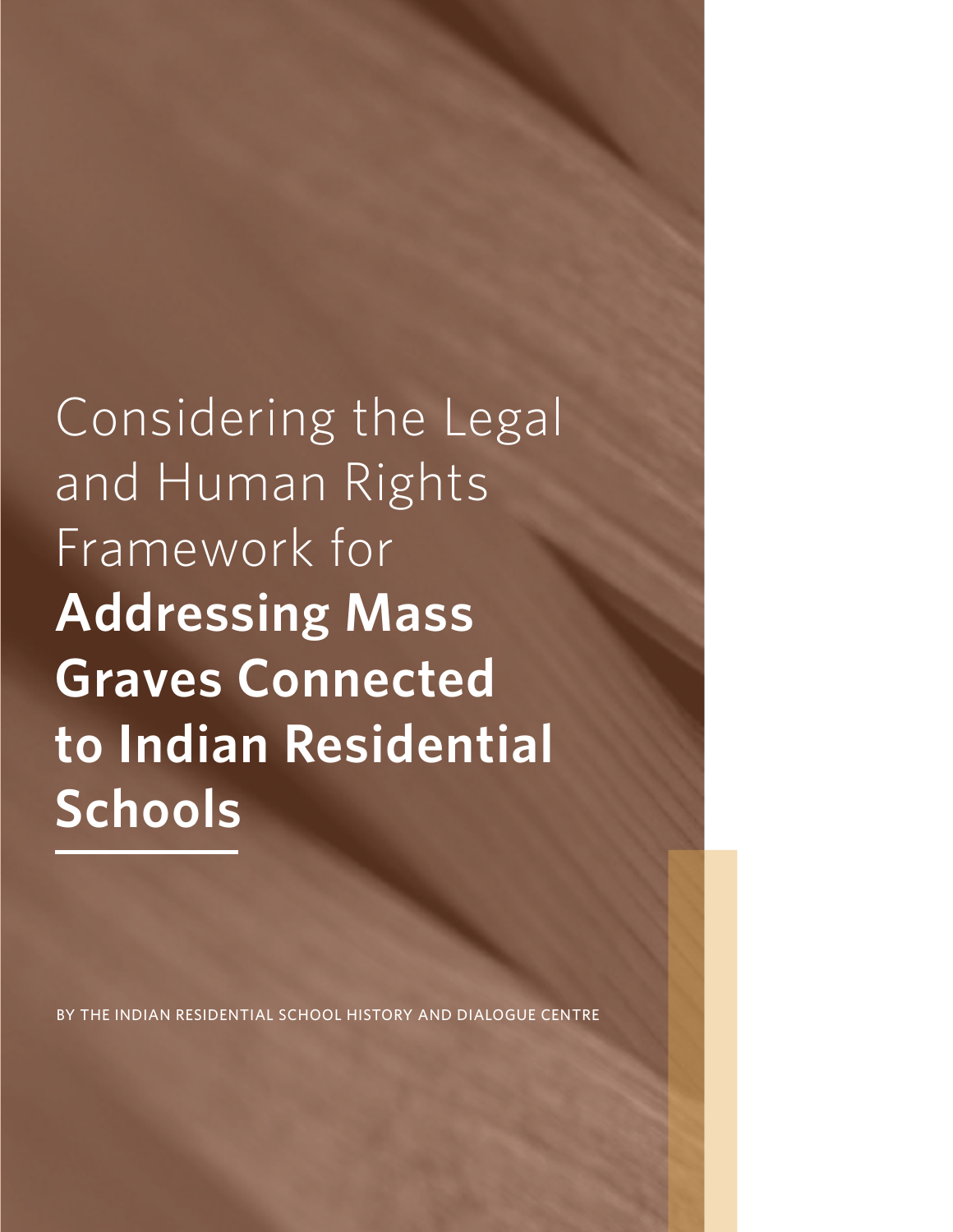On May 28, the Tk'emlúps te Secwépemc First Nation announced the discovery of a mass grave with 215 unmarked burials at the former Kamloops Indian Residential School. Only one month later, the Cowessess First Nation announced they had discovered 751 unmarked burials on the site of the former Marieval Indian Residential School. Both of these discoveries refute currently accessible official records, in which minimal deaths were recorded for the schools – 50 at Kamloops and 8 at Marieval. We have been reminded of the importance of Survivor testimony, as Elders, Knowledge Keepers and Survivors have provided information on mass graves and unmarked burials at sites across Canada. This news is distressing but unfortunately not shocking: these discoveries are similar to findings emerging from communities across Canada and stories of student deaths have been shared and well documented by Survivors.

For decades truth-telling and proper investigation of missing children in relation to residential schools has been largely ignored or left to Survivors and communities to advance. This is an enormous burden. Indigenous Peoples must be respected in their territories and Indigenous governments must have the space to shape how this work will now unfold.

The Indian Residential School History and Dialogue Centre at the University of British Columbia will support Survivors and Indigenous communities as the work of investigation, redress, restorative justice, and healing unfolds. It is in this spirit that this paper is being released. The paper proposes some of the legal and policy issues that governments must address, in consultation and cooperation with Indigenous peoples, if a proper and serious framework for addressing unmarked burials and mass graves in Canada is to be established. Canadian law has no established understanding or standards of how to approach the discovery of mass graves or other unmarked burials. This discussion paper explores some of the considerations for a legal and human rights framework for mass graves by examining international approaches and applying them to the Canadian context.

We know this is a time of incredible suffering, pain and loss. For Survivors, families, and communities we must deploy all of our resources and expertise, such as that available at the University of British Columbia, to inform and support the efforts they will lead.

The Centre stands in support of the Tk'emlúps te Secwépemc First Nation, the Cowessess First Nation, and shares in the collective grief being felt across the country. We recognize that this work of recovering and identifying remains of children who were at residential schools is difficult, but it will not be pushed aside.

The Indian Residential School Survivors Society offers emotional, mental and cultural support for residential school Survivors and their families. **A National Residential School Crisis Line has been set up to provide support to former students. This 24-Hour Crisis Line can be accessed at: 1-866-925-4419.**

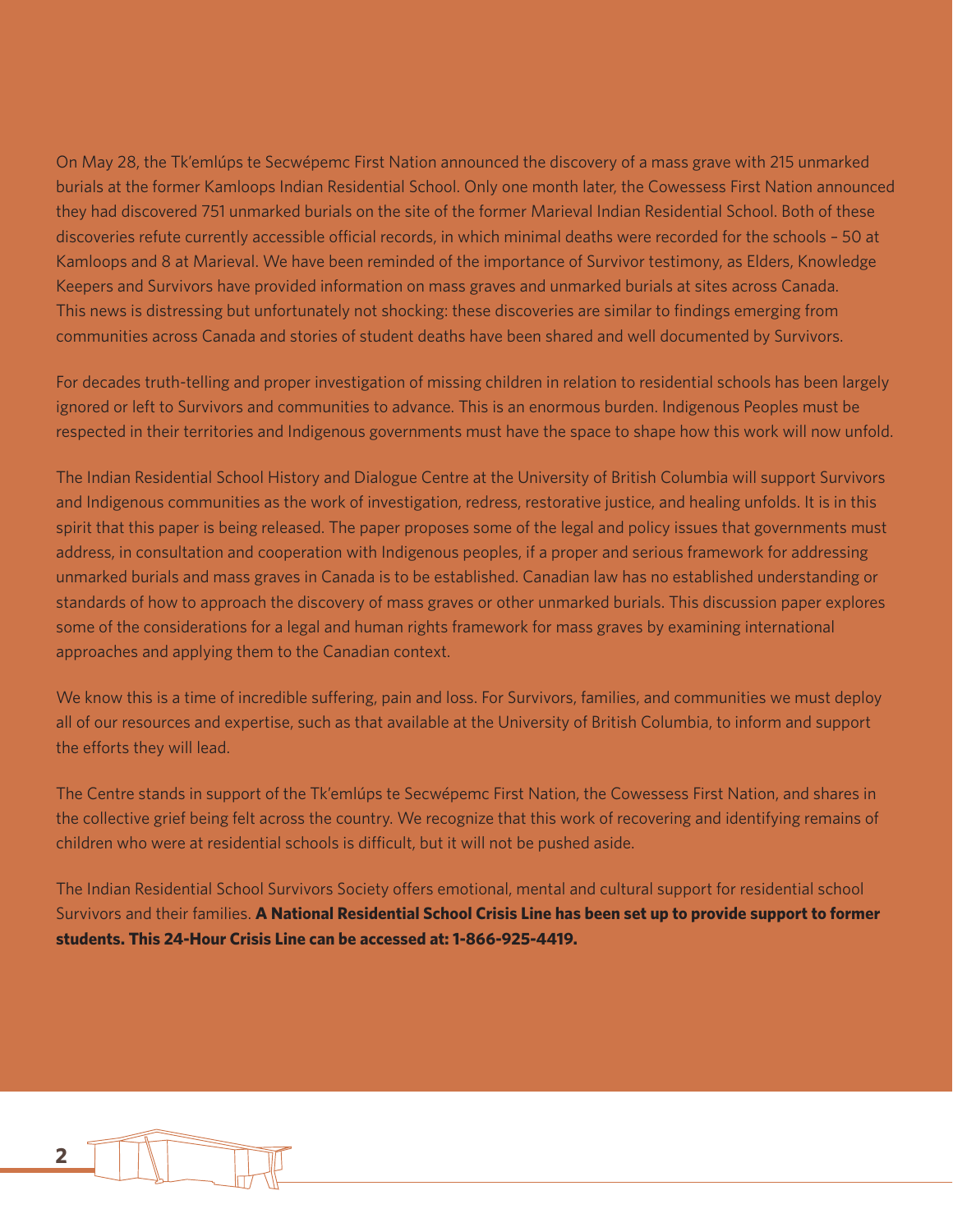# **Considering the Legal and Human Rights Framework for Addressing Mass Graves Connected to Indian Residential Schools**

Amongst the responses to the discovery of a mass grave<sup>1</sup> of 215 children at the site of the Kamloops Indian Residential School, and reports of 751 unmarked burials at the site of the Marieval Residential School, has been discussion of the proper legal and human rights framework for guiding next steps.

There is no established understanding or practice of how to approach the discovery of mass graves in Canadian law. Our federal and provincial legislative regimes have not been developed with the anticipation of the discovery of mass graves. There are many critical questions to be answered including: Who should make decisions about the site and the remains? How should these decisions be made? What is the role of the families? What is the role of the of the Indigenous Peoples on whose territory the graves are found? What is the role of the federal and provincial governments? What criminal or other investigations may take place, and how must those be conducted?

Answering these questions is not just about the discovery at Tk'emlúps te Secwépemc First Nation or Cowessess First Nation. Other mass graves and unmarked burials have been and will be reported across Canada.

The Truth and Reconciliation Commission (TRC) produced an entire volume on "Missing Children and Unmarked Burials" (Volume 4).**<sup>2</sup>** The TRC found that of the 3,200 child deaths they could identify, the schools failed to record a name in almost one-third. The cause of death was not recorded in almost half. There was also an established practice for decades of not sending the bodies of deceased children to their home communities.**<sup>3</sup>** However, the TRC's work on unmarked burials was incomplete as a result of a refusal of federal funding.**4** There is much more to learn as more truths are revealed.

According to the findings of the TRC final report on *Missing Children and Unmarked Burials*, the burial practices affiliated with residential schools were wholly unregulated. The report found:

"In the late nineteenth and early twentieth centuries, provincial and municipal governments were either not yet established or in their infancy, and cemetery regulations were non-existent or undeveloped. Given the lack of regulation at the time, it appears that most residential school cemeteries were established informally. It is clear that insufficient consideration was given for the continuing care of graveyards upon closure of the residential schools."**<sup>5</sup>**

The National Centre for Truth and Reconciliation (NCTR) initiated a memorial registry of students that died at residential schools in Canada. The registry was created in response to *TRC Call to Action 72*, which states:

<sup>5</sup> TRC (2015). *Missing Children and Unmarked Burials*, pp. 126.



<sup>1</sup> For an explanation of terminology see: https://irshdc.ubc.ca/files/2021/06/Terminology\_2021.pdf

<sup>2</sup> Truth and Reconciliation Commission of Canada (2015). *Canada's Residential Schools: Missing Children and Unmarked Burials, Final Report of the Truth and Reconciliation Commission of Canada, Volume 4,* Montreal and Kingston: McGill Queen's University Press, 2015. http://www.trc.ca/ assets/pdf/Volume\_4\_Missing\_Children\_English\_Web.pdf

<sup>3</sup> TRC (2015). *Missing Children and Unmarked Burials*, pp. 126.

<sup>4</sup> TRC requested \$1.5M to find mass graves at residential schools. The feds denied the money in 2009. *Global News*. June 1, 2021 https:// globalnews.ca/news/7907424/trc-mass-graves-residential-school-federal-funding/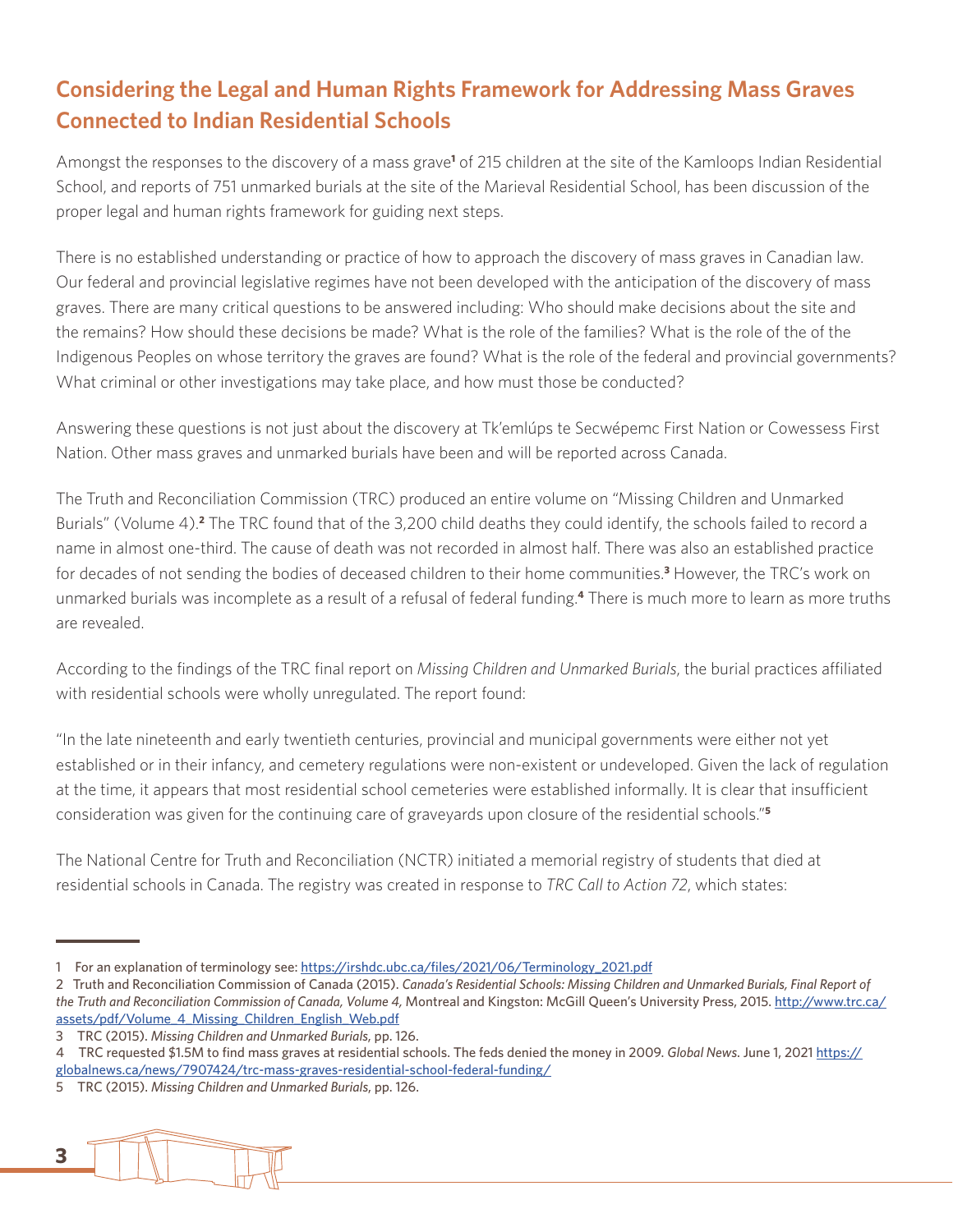"We call upon the federal government to allocate sufficient resources to the National Centre for Truth and Reconciliation to allow it to develop and maintain the National Residential School Student Death Register established by the Truth and Reconciliation Commission of Canada."**<sup>6</sup>**

The registry was created in consultation with Indigenous communities, Survivors and Elders and provides information to Survivors of residential schools and families of the deceased children. Currently, there are 4,118 children identified on the register.**<sup>7</sup>**

Further, Indigenous Peoples across the country have knowledge within their communities of where children went, who did not come home, and where bodies are buried. Mass graves are part of the experience of colonialism that Indigenous Peoples have knowledge of. It is essential that an appropriate and timely process, guided by Indigenous Peoples, is established to gather and document this knowledge to ensure it is not lost as we work to establish a clear path forward.

This paper provides preliminary observations and a starting point for a legal and human rights framework regarding unmarked burials and mass graves in Canada. It does so with the view that steps must be taken immediately to ensure proper treatment of the Tk'emlúps te Secwépemc and Cowessess First Nation sites, and other sites that are currently being identified, while laying a proper foundation for addressing future similar discoveries.

# Foundations for a Legal Framework for Mass Graves in Canada

There are five foundational understandings for a legal and human rights framework for mass graves in Canada.

### *1. Existing domestic laws regarding Indigenous cultural heritage, including burial sites, are grossly inadequate*

Existing domestic laws that govern Indigenous cultural heritage, including burial sites, are the source of enduring, and escalating conflict and are entirely inappropriate for mass graves.

In brief, under the division of powers in the *Constitution of Canada* provincial laws regarding cultural heritage, including historic remains, has been found to be applicable to Indigenous cultural heritage. In British Columbia, for example, this has resulted in the *Heritage Conservation Act***8** being found to apply to most instances of the discovery of remains of First Nations Peoples that may date prior to 1846. Such sites, at the same time, are excluded from the *Cremation, Internment and Funeral Services Act***<sup>9</sup>** that affords greater protection.

<sup>9</sup> C*remation, Internment and Funeral Services Act*, [SBC 2004] c 35, https://www.bclaws.gov.bc.ca/civix/document/id/complete/ statreg/04035\_01



<sup>6</sup> TRC (2015). *Calls to Action*, http://trc.ca/assets/pdf/Calls\_to\_Action\_English2.pdf

<sup>7</sup> National Centre for Truth and Reconciliation, Memorial Register, https://memorial.nctr.ca accessed 1 June 2021

<sup>8</sup> *Heritage Conservation Act*, [RSBC 1996] c 187, https://www.bclaws.gov.bc.ca/civix/document/id/complete/statreg/96187\_01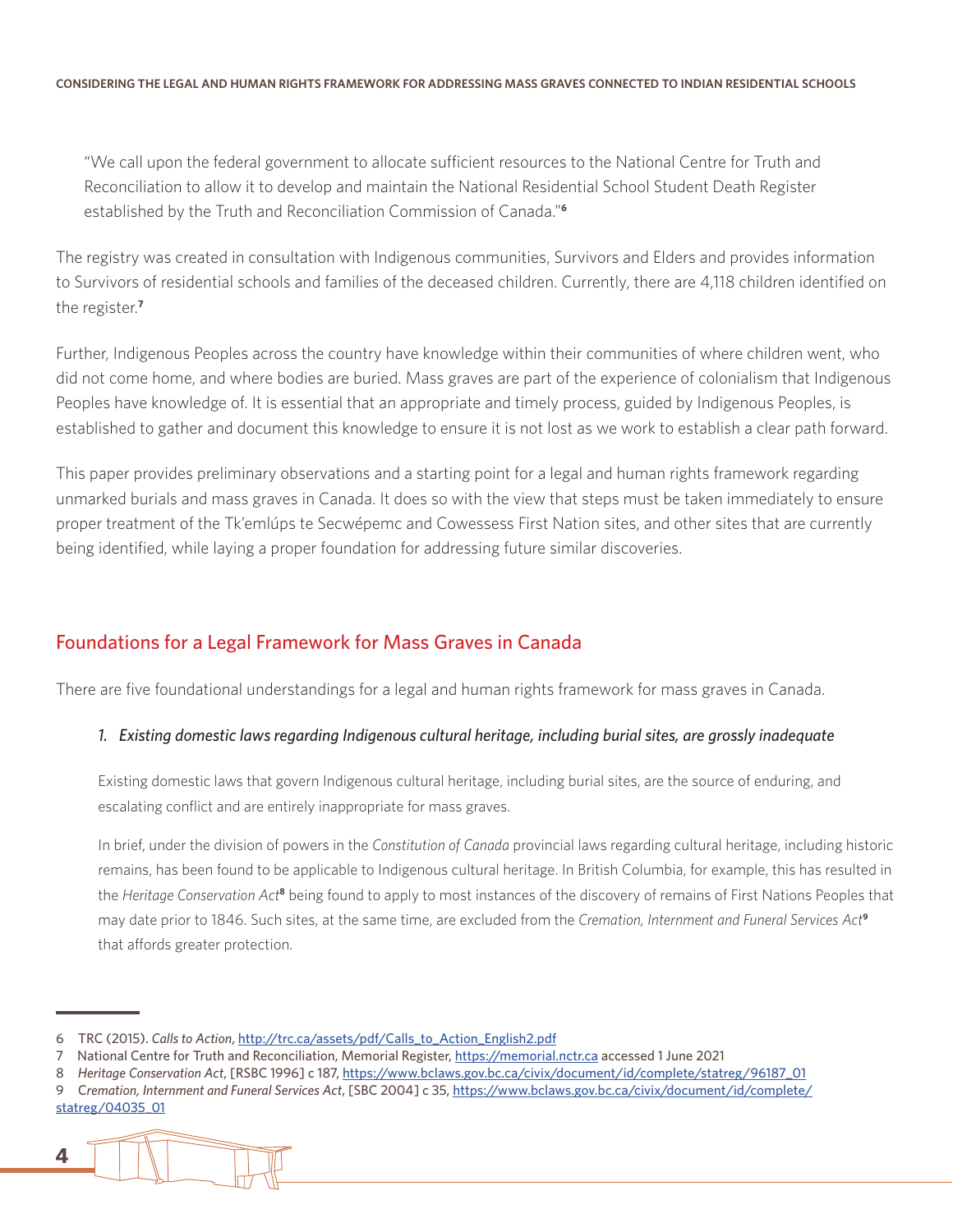The effect of this - to state it bluntly – is that historic First Nations burial sites in British Columbia are not treated as burial sites or cemeteries. They are regulated as historic artifacts, under the authority of the provincial government rather than families and communities, and not treated like other human resting places. They are allowed to be disturbed, and in some instances even destroyed. Indigenous protocols and laws are marginalized. While the *Act* includes a provision, section 4**10**, that allow for agreements with First Nations about how their cultural heritage will be addressed, the provincial government continues to refuse to utilize this section.

However, this does not mean the federal government does not have a role. Quite the opposite. The federal government has jurisdiction regarding burials on Indian Reserves and the *Indian Act* does speak to reserve land being used for Indian burials.**<sup>11</sup>** The mass grave at Tk'emlúps te Secwépemc is located on reserve, as will be others. Under the *Constitution* the federal government also has powers to legislate matters distinctly regarding "Indians."

Nothing in provincial or federal law, however, speaks to mass graves, or the specific circumstances of mass graves of Indigenous Peoples that were used in the 20th century as the result of atrocities at residential schools. These are not pre-1846 historic sites, nor are they sites of recent burials. They are unmarked potential crime scenes that require rigorous processes of investigation and identification. They are sites of unfinished business and human rights violations where cultural and social burial practices and ceremony to honour the deceased were prevented from taking place.

Discovery of truth, healing, and justice need to move forward in parallel and complimentary ways. There is no existing legal regime to address this.

# *2. A framework must be co-developed with Indigenous Peoples, and ensure respect for Indigenous traditions, protocols, and cultural norms regarding those who are deceased*

Any legal framework that is developed to address mass graves must be co-developed with Indigenous Peoples, who are the primary peoples to whom the framework will apply. Such co-development will need to meet the standards in the *United Nations Declaration on the Rights of Indigenous Peoples*, which require free, prior and informed consent of Indigenous Peoples on legislative matters that may affect them.**<sup>12</sup>**

Co-development is also essential for ensuring that the roles of Indigenous laws, protocols, norms, and traditions regarding the treatment of the deceased are reflected within and predominant throughout the framework. Mass graves, such as

<sup>12</sup> Article 19.



<sup>10</sup> Section 4(1) states "The Province may enter into a formal agreement with a first nation with respect to the conservation and protection of heritage sites and heritage objects that represent the cultural heritage of the aboriginal people who are represented by that first nation." 11 For example, section 18(2) of the *Indian Act* states "The Minister may authorize the use of lands in a reserve for the purpose of Indian schools, the administration of Indian affairs, Indian burial grounds, Indian health projects or, with the consent of the council of the band, for any other purpose for the general welfare of the band, and may take any lands in a reserve required for those purposes, but where an individual Indian, immediately prior to the taking, was entitled to the possession of those lands, compensation for that use shall be paid to the Indian, in such amount as may be agreed between the Indian and the Minister, or, failing agreement, as may be determined in such manner as the Minister may direct."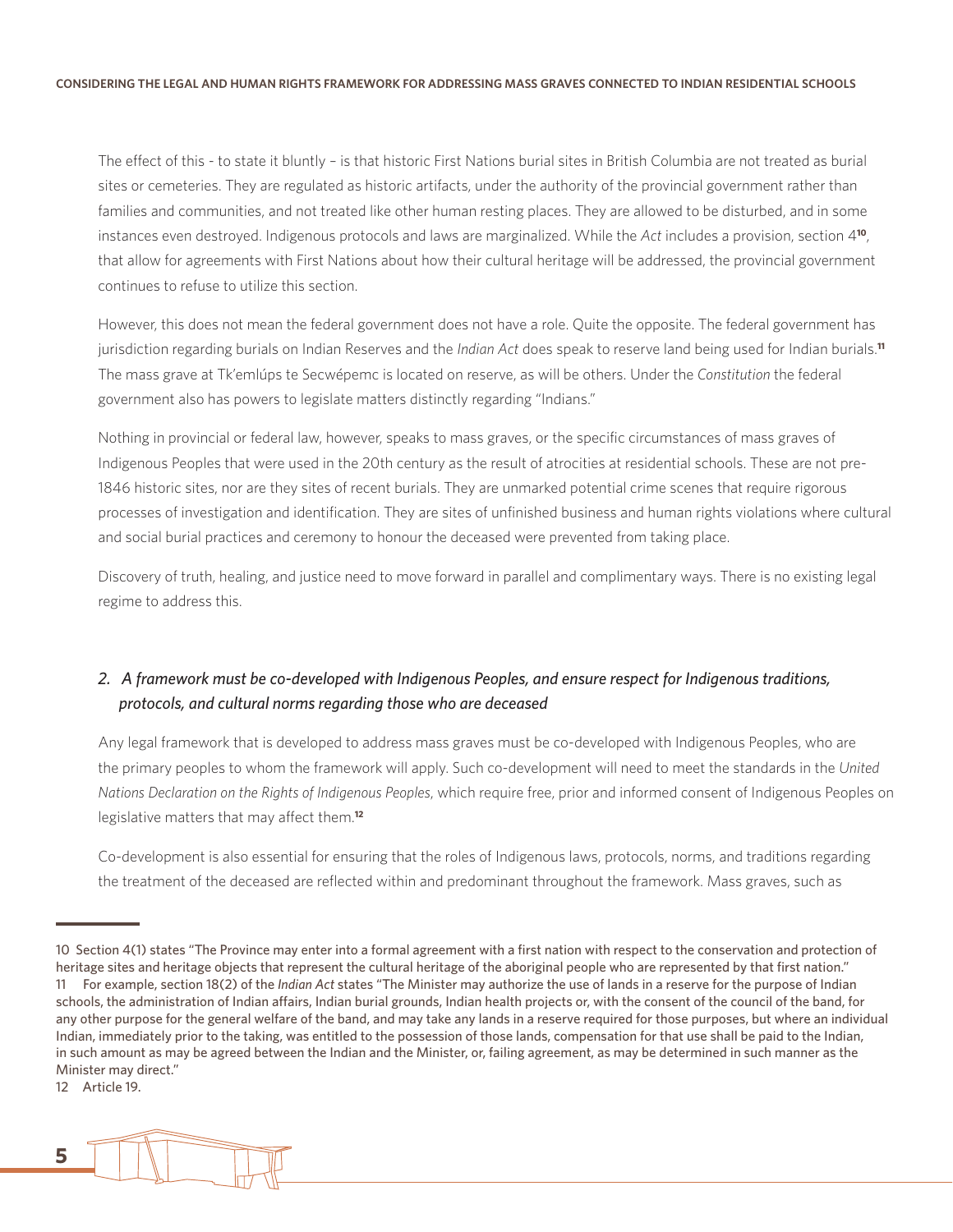at Tk'emlúps te Secwépemc, prevented any "last rites" to occur. Children went missing and disappeared. The emotional, spiritual, and social effects of this are profound, interfering with essential practices and rituals that support grieving, healing, and resilience.

The UN Declaration provides guidance on the importance of ensuring the diversity and distinct practices, beliefs and protocols of First Nations are respected.

The preamble and Article 9 of the UN Declaration speak to the diversity of practices and the right to belong to Nations in accordance with traditions including repatriation and cultural practices:

*Recognizing* that the situation of indigenous peoples varies from region to region and from country to country and that the significance of national and regional particularities and various historical and cultural backgrounds should be taken into consideration,

#### Article 9

Indigenous peoples and individuals have the right to belong to an indigenous community or nation, in accordance with the traditions and customs of the community or nation concerned. No discrimination of any kind may arise from the exercise of such a right.

# *3. A framework must ensure the ability to discover other mass graves, investigate what crimes occurred, and preserve evidence*

While the TRC was doing its work, it requested \$1.5 million to help search for and document mass graves. This request was denied by the federal government, though some funding has been provided in recent years. Tk'emlúps te Secwépemc started searching for their lost children two decades ago. They needed to secure funds themselves to do this, and to find the appropriate experts and technology.

We are now confronted with a range of matters for which there are not clear standards, resources, or infrastructure. Local, and even provincial, coroners' offices are not staffed and trained to deal with the complexities of mass graves. Similarly, police forces do not have the resourcing and expertise to undertake the extent of investigations that are now required. This is notwithstanding the tensions that often exist between the police and Indigenous communities, and the historic role of police in enforcing aspects of the residential school system, and other human rights abuses of Indigenous Peoples.

There are also complex questions about how the remains and evidence should be handled and preserved, and how that work will be addressed in a way that respects the need to identify and name the children. There is a need for co-developed standards that will guide the use of these technologies and the data that results from this use to ensure that no further harm is done. Issues of privacy, access, data ownership, and preservation must be informed by the principles outlined in the UN Declaration and Indigenous Peoples must be positioned as leading this process.**<sup>13</sup>**

<sup>13</sup> Mick Gooda. "The practical power of human rights: how international human rights standards can inform archival and recordkeeping practices." *Archival Science* (2012) 12: 141-150.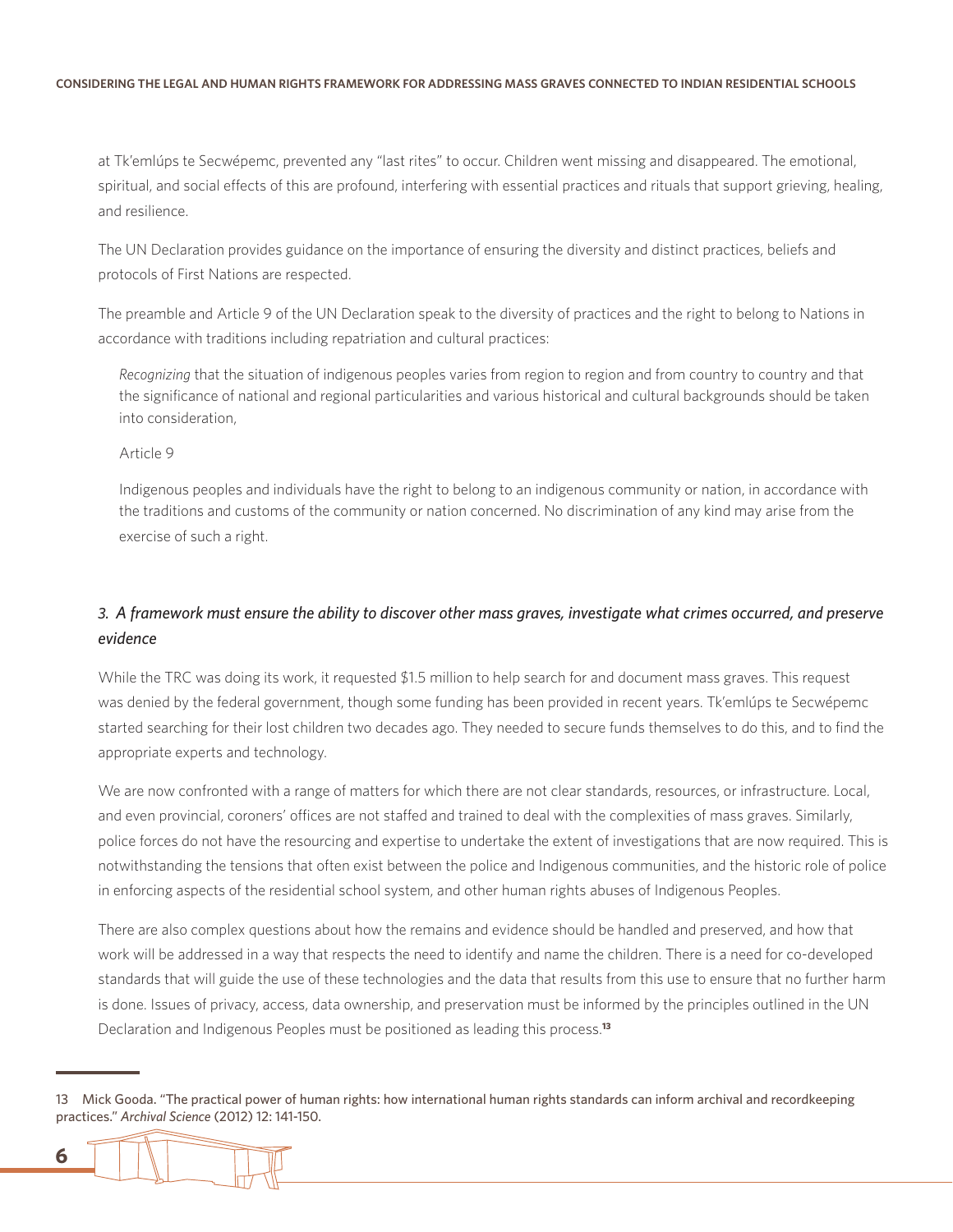A framework must provide standards and support for all of these matters. Absent this, the risk of further harms, through disturbance or mistreatment of the remains, and the continued denial of the truth, remain.

# *4. International law norms and standards, and emerging practices regarding mass graves, should be reflected in a domestic legal framework*

A framework must be grounded in the international human rights law framework. The right to life of these children was violated. So were "last rights" such as those related to "last rites," and the religious, spiritual, and cultural rights that are core elements of human identity and experience. Further investigation may reveal at least some causes of death, that may be evidence of violence and criminal harms.

In 2020, the Secretary-General of the United Nations released a report on mass graves, speaking to the emerging international law framework that should govern them.**<sup>14</sup>** The report highlights that the existence of mass graves evidence acts that violate the "prohibition against enforced disappearances, the obligation to investigate extrajudicial killings, and the right to truth. They may also be an element of the crimes of genocide, ethnic cleansing and related crimes." The report identifies that where a mass grave is discovered the interests of "individuation and identification" of those who are buried, crime scene investigation and collection of evidence, memorialization, and (re)burial must all be accounted for. The report also states that "consideration of formulation of minimum standards is needed; standards sensitive to local realties, for engaging families, Survivors and affected communities in profoundly important decisions about the treatment and management of mass graves."**<sup>15</sup>**

Reflecting these realities the report presents that a proper human rights framework for addressing mass graves must clearly include an "obligation to investigate," an "obligation to search and identify," obligations regarding respect for human remains, "obligations regarding victims' families," and the "obligation of non-repetition and prevention."

The report also emphasizes the role that free, prior, and informed consent must play:

The standard too of "free, prior and informed consent" has resonance for active involvement of communities and their engagement in decisions relating to mass graves. Developed as a principle for protecting the rights of indigenous people, it requires "not merely informing and obtaining consent" from the affected communities, but their "effective and meaningful participation" in decision-making. There is "no one formula that can be copied and pasted into each community" dealing with the wrenching reality of mass graves. Instead, one must understand each community's individual "political, economic, social, environmental, and ... spiritual factors." The appropriate treatment for one mass grave is unlikely to be appropriate for all sites, and the treatment of even one site might change over time.**<sup>16</sup>**

**7**

<sup>14</sup> UN General Assembly, 3rd Committee, Note by the Secretary-General "Extrajudicial, summary or arbitrary executions"

<sup>15</sup> Klinkner, M. and Smith, E., *The Bournemouth Protocol on Mass Grave Protection and Investigation,* Bournemouth University (2020), Funded in part by the International Commission on Missing Persons, with Dr. Agnes Callamard. See also: *Universal Standards for Investigation of Mass Graves* https://www.ejiltalk.org/universal-standards-for-investigation-of-mass-graves/; Report of the of the Human Rights Council on extrajudicial, summary or arbitrary executions (2020). Mass graves, highlighting the multitude of sites of mass killings and unlawful deaths across history and the world, https://www.ohchr.org/en/issues/executions/pages/srexecutionsindex.aspx

<sup>16</sup> Paragraph 75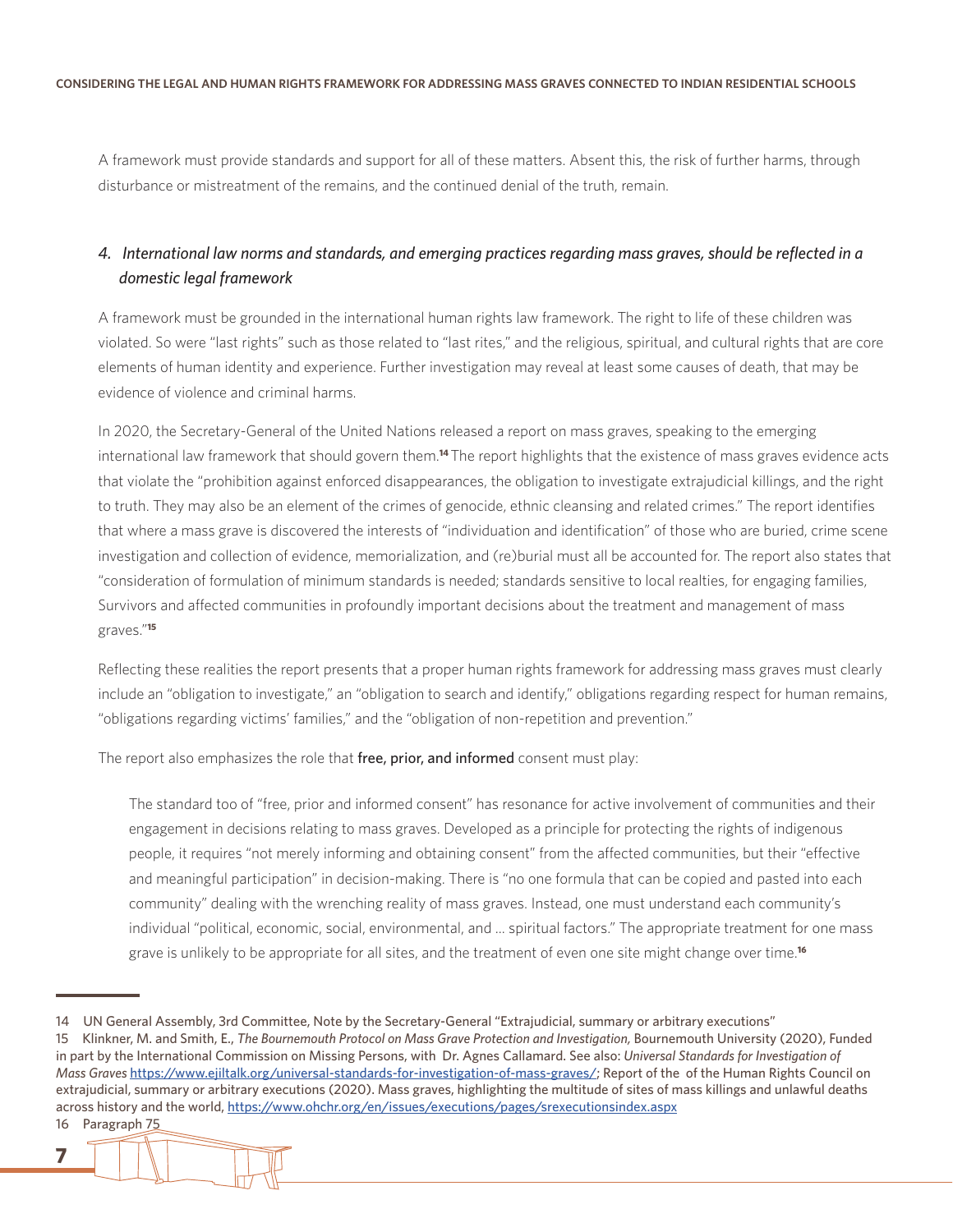International legal mechanisms addressing mass graves, atrocity and genocide are complemented by the *Updated Set of Principles for the Protection and Promotion of Human Rights Through Action to Combat Impunity*. Included in the 38 Principles are human rights approaches to truth, the duty to preserve memory, the victims' right to know and guarantees to give effect to the right to know.

A re-examination and application of the Joinet-Orentlicher Principles is important in light of the calls for investigations into the site at the Kamloops Indian Residential School, Marieval Residential School and other schools in Canada. Notably, the rights for Indigenous communities to obtain more information on "past events concerning the perpetration of heinous crimes and about the circumstances and reasons that led, through massive or systematic violations, to the perpetration of those crimes." Moreover, how this right to truth "provides a vital safeguard against the recurrence of violations."**<sup>17</sup>**

Amidst calls for immediate action and the establishment of a legal process and a human rights-based approach, the Joinet-Orentlicher Principles emphasize the "effective operation of the judiciary, to give effect to the right to know."**<sup>18</sup>**

### *5. The human rights of Indigenous Peoples, including those in the United Nations Declaration on the Rights of Indigenous Peoples must be implemented through a domestic legal framework*

The legal principles relevant to mass graves in international law and the specific human rights standards of Indigenous Peoples must be applied. British Columbia's *Declaration on the Rights of Indigenous Peoples***19** and federal Bill-C15**20** – both of which affirm and implement the UN Declaration – re-iterate why these standards must form the foundation of a framework for mass graves.

In addition to free, prior and informed consent as noted above, there are other standards in the UN Declaration that are relevant to mass graves. These include article 7:

#### Article 7

1. Indigenous individuals have the rights to life, physical and mental integrity, liberty and security of person.

2. Indigenous Peoples have the collective right to live in freedom, peace and security as distinct peoples and shall not be subjected to any act of genocide or any other act of violence, including forcibly removing children of the group to another group.

<sup>20</sup> Bill C-15 - 2021: *An Act respecting the United Nations Declaration on the Rights of Indigenous Peoples.* https://parl.ca/DocumentViewer/en/43- 2/bill/C-15/third-reading



<sup>17</sup> United Nations Commission on Human Rights, "Set of principles for the protection and promotion of human rights through action to combat impunity" (E/CN.4/Sub.2/1997/20/Rev.1), 1997. https://documents-dds-ny.un.org/doc/UNDOC/GEN/G97/141/42/PDF/G9714142. pdf, pp 7.

<sup>18</sup> UN Commission on Human Rights, (E/CN.4/Sub.2/1997/20/Rev.1), 1997. pp. 7-19.

<sup>19</sup> Bill 41 – 2019: *Declaration on the Rights of Indigenous Peoples Act*. https://www.leg.bc.ca/parliamentary-business/legislation-debatesproceedings/41st-parliament/4th-session/bills/first-reading/gov41-1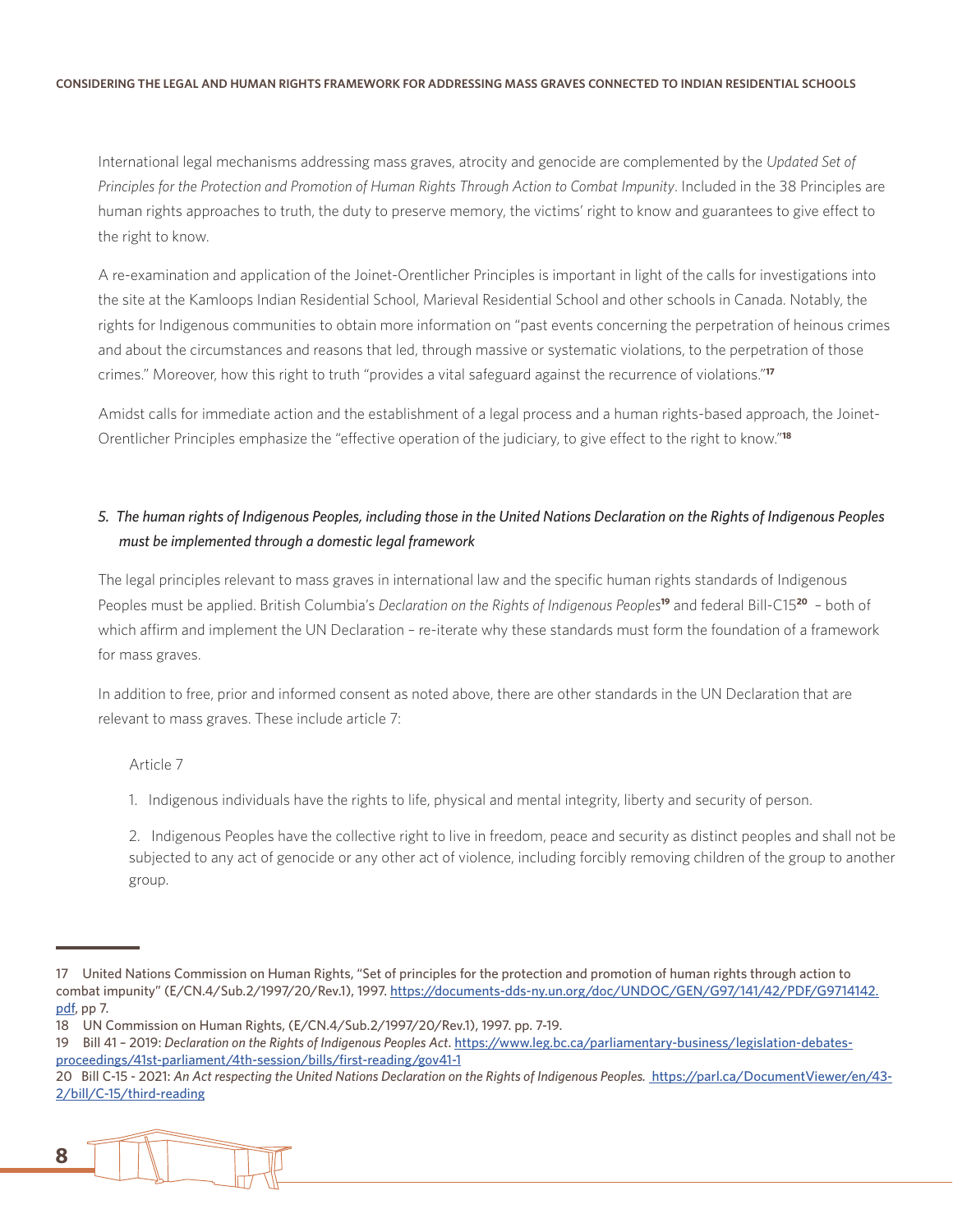Article 12 and 34 address spiritual rights, including those related to human remains, and the roles of Indigenous laws and institutions:

Article 12

1. Indigenous Peoples have the right to manifest, practise, develop and teach their spiritual and religious traditions, customs and ceremonies; the right to maintain, protect, and have access in privacy to their religious and cultural sites; the right to the use and control of their ceremonial objects; and the right to the repatriation of their human remains.

#### Article 34

1. Indigenous Peoples have the right to promote, develop and maintain their institutional structures and their distinctive customs, spirituality, traditions, procedures, practices and, in the cases where they exist, juridical systems or customs, in accordance with international human rights standards.

The UN Declaration speaks to the effective resolution of conflicts with the state about the violation of any rights. A legal framework is an avenue for providing a path to resolution in relation to mass graves:

#### Article 40

Indigenous Peoples have the right to access to and prompt decision through just and fair procedures for the resolution of conflicts and disputes with States or other parties, as well as to effective remedies for all infringements of their individual and collective rights. Such a decision shall give due consideration to the customs, traditions, rules and legal systems of the Indigenous Peoples concerned and international human rights.

# Elements of a Legal and Human Rights Framework for Mass Graves in Canada

There are six preliminary elements proposed as the core of a legal and human rights framework for mass graves in Canada. All of the foundations discussed above would be reflected in each of these elements.

#### *2. Appointment of a Special Rapporteur as an interim step*

There is an urgency to ensure a proper, structured, process and dialogue is taking place now with regards to the mass grave at Tk'emlúps te Secwépemc First Nation and recent discovery at Cowessess First Nation. This cannot await the establishment of a legislated framework.

It is proposed that a Special Rapporteur be appointed now, chosen jointly by the federal government and Indigenous Peoples. The Special Rapporteur must have expertise in the rights of Indigenous Peoples, international and domestic law, human rights law, and experience in investigations.

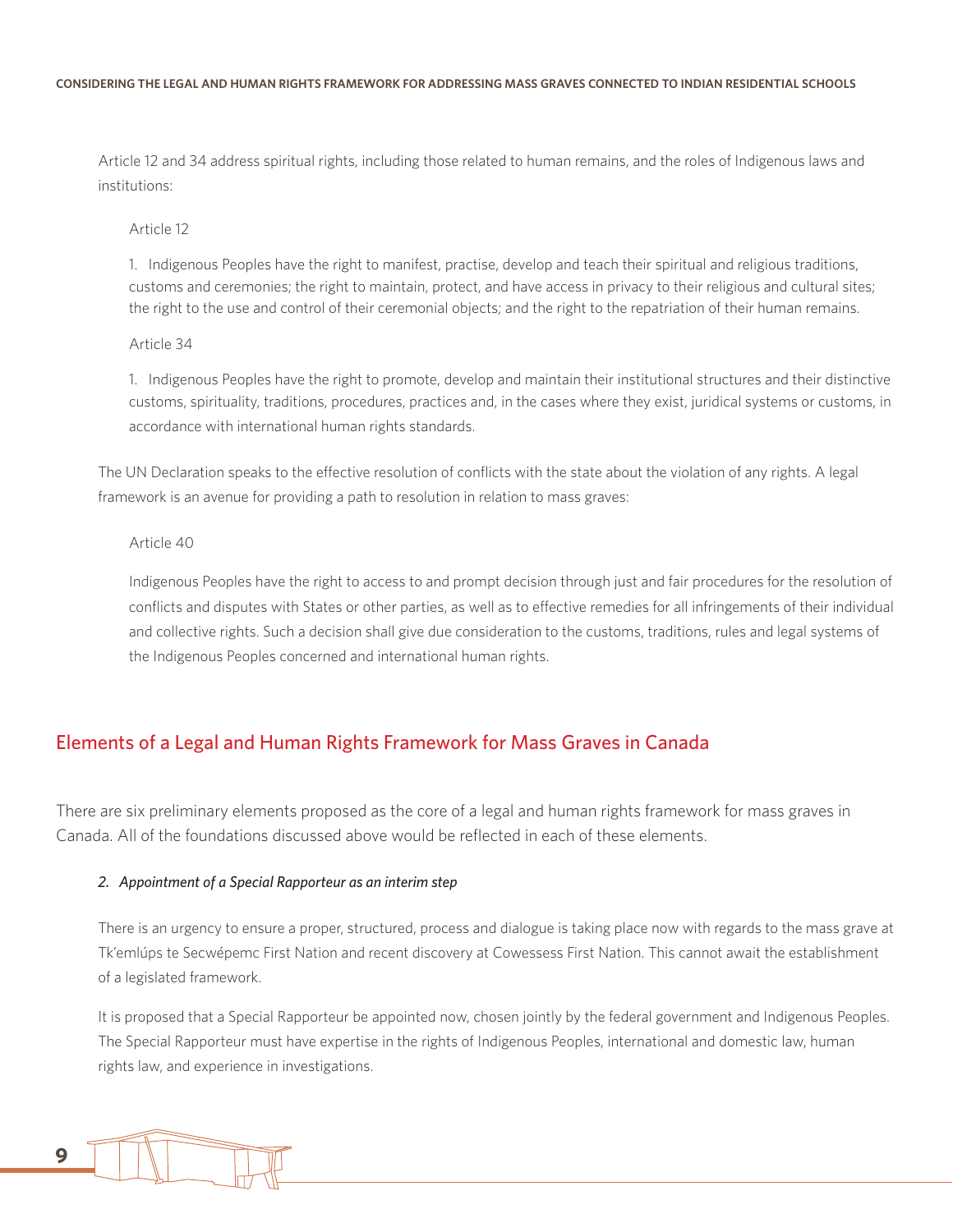The responsibilities of the Special Rapporteur would include the following:

- 1. Engage in dialogue directly with Tk'emlúps te Secwépemc and Cowessess First Nations, as well as other sites as identified, and based on that dialogue, make recommendations on actions the federal government, as well as provincial and federal governments, should take regarding mass graves and unmarked burials.
- 2. Assist in facilitating co-operation between all jurisdictions on near term next steps to be taken at the Tk'emlúps te Secwépemc and Cowessess First Nations' sites.
- 3. Develop, through dialogue with Indigenous Peoples, governments, and experts, a recommended federal legal framework for mass graves.
- 4. Support the development of actions and approaches that advance redress, restorative justice, and healing.

Additionally, an immediate end must come to all concealing of records and archival material about the Kamloops Indian Residential School and all residential schools. The Special Rapporteur, in full partnership with Indigenous Peoples, should have the ability to identify, access, and control all records related to the school.

#### *2. A prohibition on hiding, damaging, interfering with or destroying mass graves, with criminal sanctions*

The legal framework must include clear elements that ensure that whatever mass graves exist in Canada are identified, made public, and protected. This must extend to imposing criminal sanctions on any efforts to hide information (including documentary information) regarding the existence of such sites, as well any interference or destruction of such sites.

In effect this prohibition is to support truth-telling and ensure that standards are applied to how sites are treated once discovered.

# *3. Establishment of a public guardian responsible for the identification of all unmarked burial sites, and protection of mass graves from damage, interference or destruction*

A legal framework requires a positive obligation to identify and protect such sites. A public office, such as a public guardian, should be charged with carrying out that obligation. In effect this body would be doing what the TRC was blocked from doing due to lack of federal government funding.

The public guardian's powers would include identifying all unmarked burial sites connected to residential schools and protect these from erosion, destruction, manipulation or disturbance.

The public guardian would also be responsible for working in partnership with Indigenous Peoples through the required establishment of protocols and agreements regarding standards to be applied, as well as the identification and protection of specific sites. This may include putting in place confidential processes so information supporting investigations, identification of remains, and identification of sites can be brought forward.

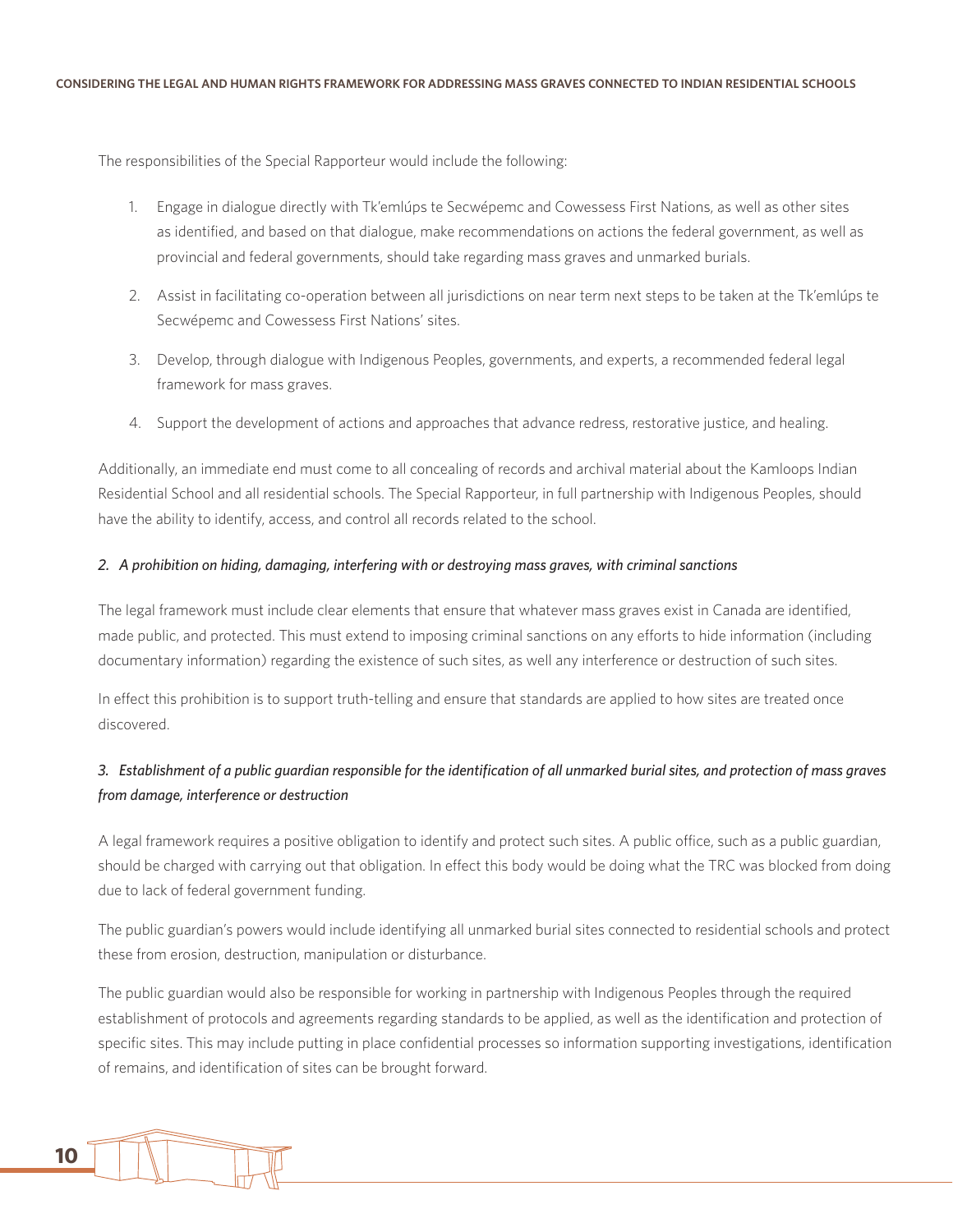#### *4. Regulation of standards for the use of digital technologies to discover and document mass burial sites*

The framework must facilitate and regulate the use of digital technologies to discover mass burial sites. There is a need to protect the personal information that might be revealed and ensure that the information gathered is documented and protected to the standard required should it be required for future legal proceedings. As well, the roles of families and communities in owning information about their deceased loved ones must be confirmed. This documentation must be used to ensure there is complete accountability for the death and/or inhumane disposal of the remains.

There are no clear standards currently in place in Canada. There are some standards that have been developed such as the Bournemouth University *Mass Grave Protection and Investigation Guidelines*. Drawing on these guidelines will be important. As they are described:

Mass graves contain evidence that is essential to the effective realisation of truth, justice and perpetrator accountability. Effective rules and procedures for the protection, maintenance and investigation of mass graves are therefore vital. At present, however, while there are a number of best practice approaches in operation amongst various actors in the field, no universal, shared or common standards exist. Through a participative and consultative process, this Protocol fills that gap. It neither duplicates nor replaces existing documents on principles and good practice. Instead it offers a unifying inter- and intra-disciplinary approach to mass grave protection and investigation. It follows the chronology of these processes in their entirety with a multitude of stakeholders, disciplines and mechanisms coming together for the dual, and mutually reinforcing, purpose of advancing truth and justice….**<sup>21</sup>**

The public guardian would play a role in ensuring standards are clear and applied, and updated as needed as technology continues to emerge.

#### *5. Mandated roles and authorities for Indigenous families and governments*

Victims' families, Survivors and Indigenous governments must have clearly recognized roles and authorities within the legal framework. These must meet international legal standards, including free, prior, and informed consent, and the jurisdiction of Indigenous laws and traditions. As well, the framework must include a proper focus on redress, restorative justice, healing, and protecting the memory of the lives of the children, families and communities affected.

#### *6. Reflecting leading standards regarding memorialization*

As noted earlier, there is growing understanding of the importance of memorialization processes in the context of serious violations of human rights and the principles and international legal framework that governs them. This includes standards on writing and teaching of history, broader public and social discourses, imagery and representation, and archiving. As the United Nations has observed *"positive work in the area of memory not only helps to build democratic cultures in which human* 

**<sup>21</sup>** Klinkner, M. and Smith, E., *The Bournemouth Protocol on Mass Grave Protection and Investigation*, Bournemouth University (2020): p. 3.